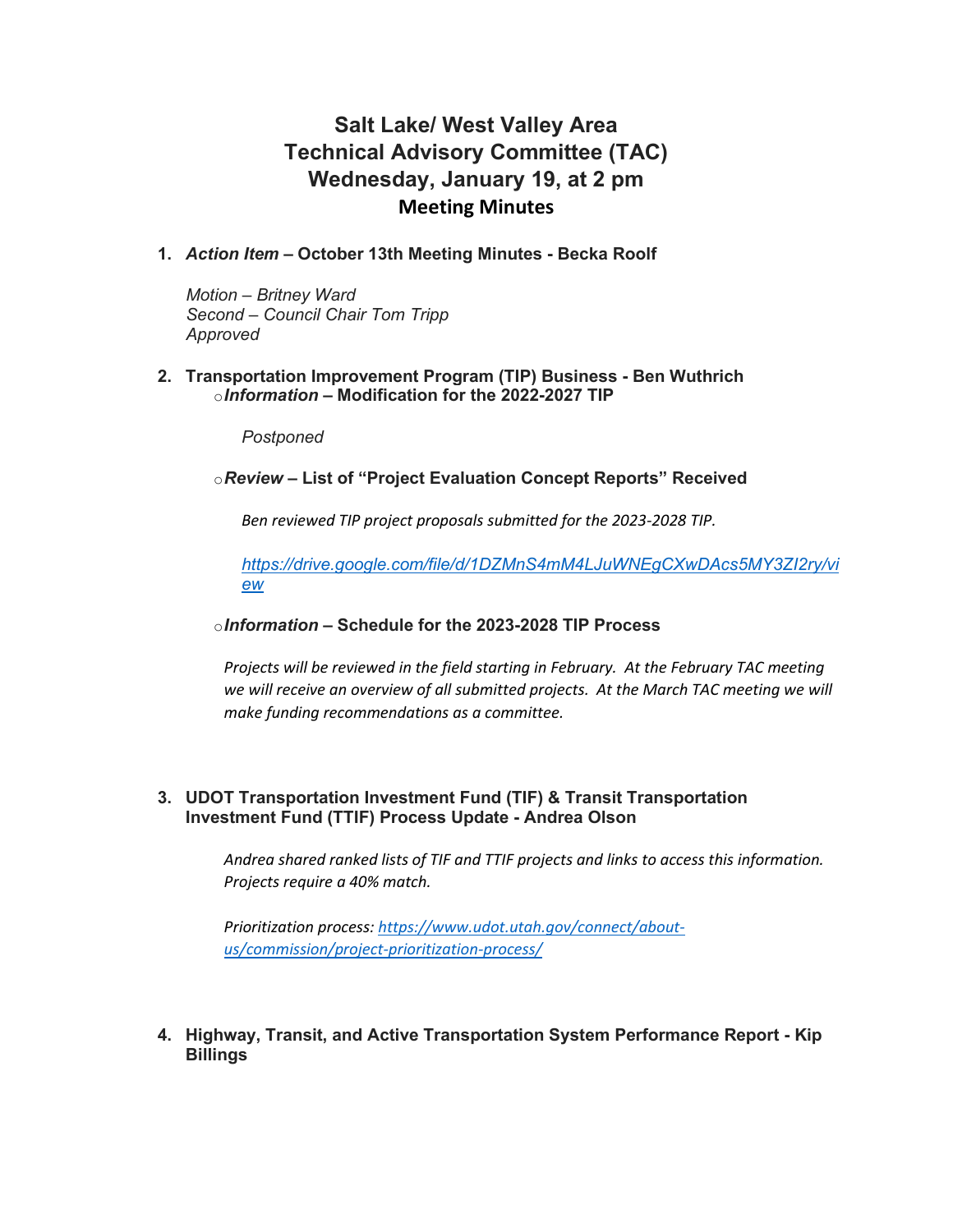*Kip gave a brief summary of highway and transit system performance. The Covid lock down of 2020 resulted in reduced highway traffic and reduced transit use. Traffic volumes have returned to near pre=pandemic levels, while transit patronage has recovered some but remains about 40% below 2019 levels. AT usage increased significantly in 2020 and moderated somewhat in 2021, according to STRAVA data.*

## **5. Active Transportation Facility Updates - Hugh Van Wagenen**

*Hugh presented a map of bicycle and pedestrian facilities and planned projects which is available at:*

*[https://uplan.maps.arcgis.com/apps/webappviewer/index.html?id=816dd46e7eba4b94](https://uplan.maps.arcgis.com/apps/webappviewer/index.html?id=816dd46e7eba4b94b56da3940827e2b9) [b56da3940827e2b9](https://uplan.maps.arcgis.com/apps/webappviewer/index.html?id=816dd46e7eba4b94b56da3940827e2b9)*

*Database includes details such as bike lanes on left or right side of the roadway as well as the features of the bike lane. Users can suggest changes to the active transportation map using the interactive website.*

*To make corrections to the map please use the AT Facility Change Request Form:* 

*https://docs.google.com/forms/d/e/1FAIpQLSd6F4\_7P6Fa2GMZ6SzUL67bPd6CDoO0n26 vuoNiEbI0yU5OwQ/viewform*

## **6. City Project Report/ Information - Midvale City**

*Postponed.*

## **7. Other Business - Becka Roolf**

*Becka asked the Committee if there was interest in learning more about the Federal Infrastructure bill. There were 4 responses in the affirmative.*

*Next meeting February 23, 2022.*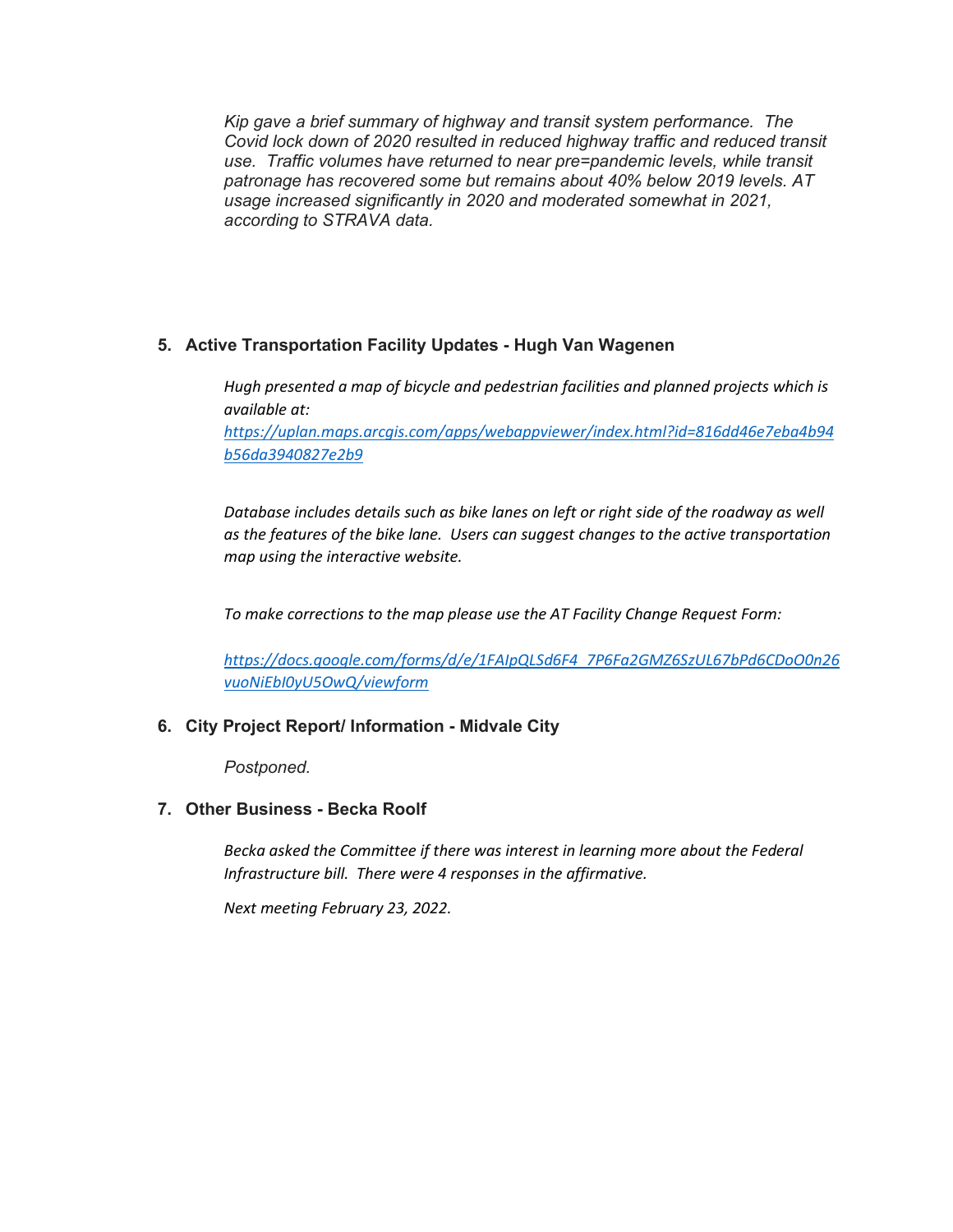**Meeting Participants**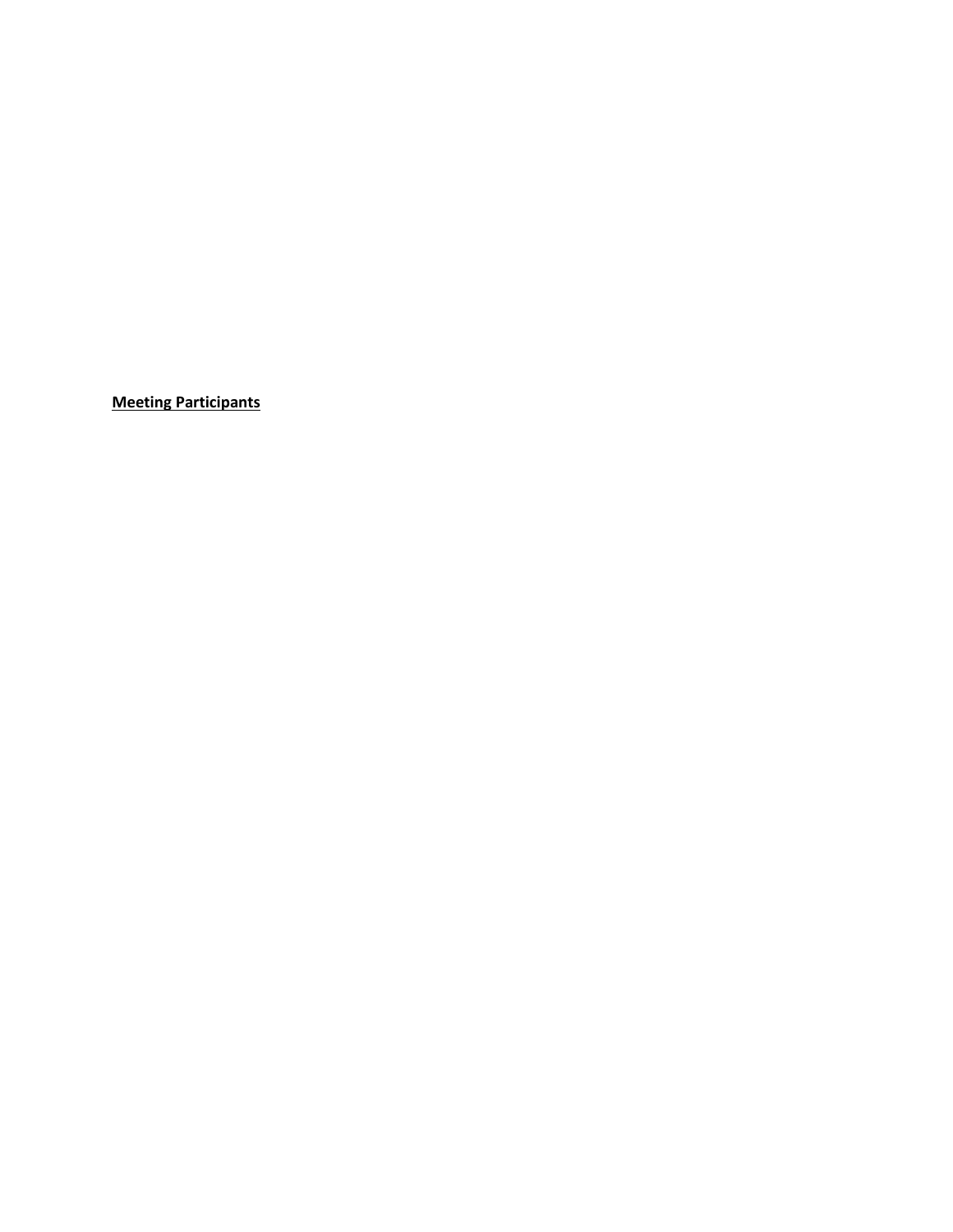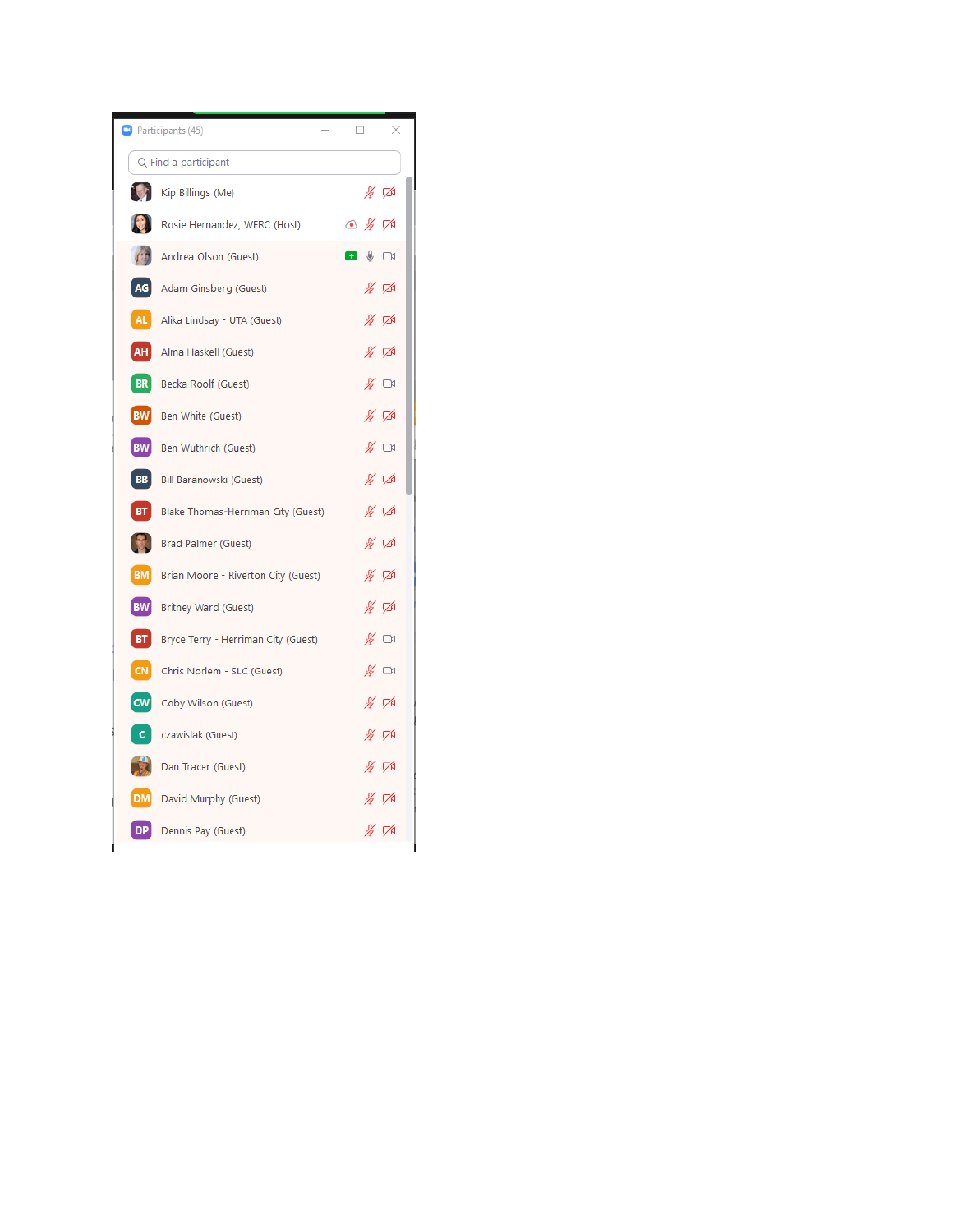